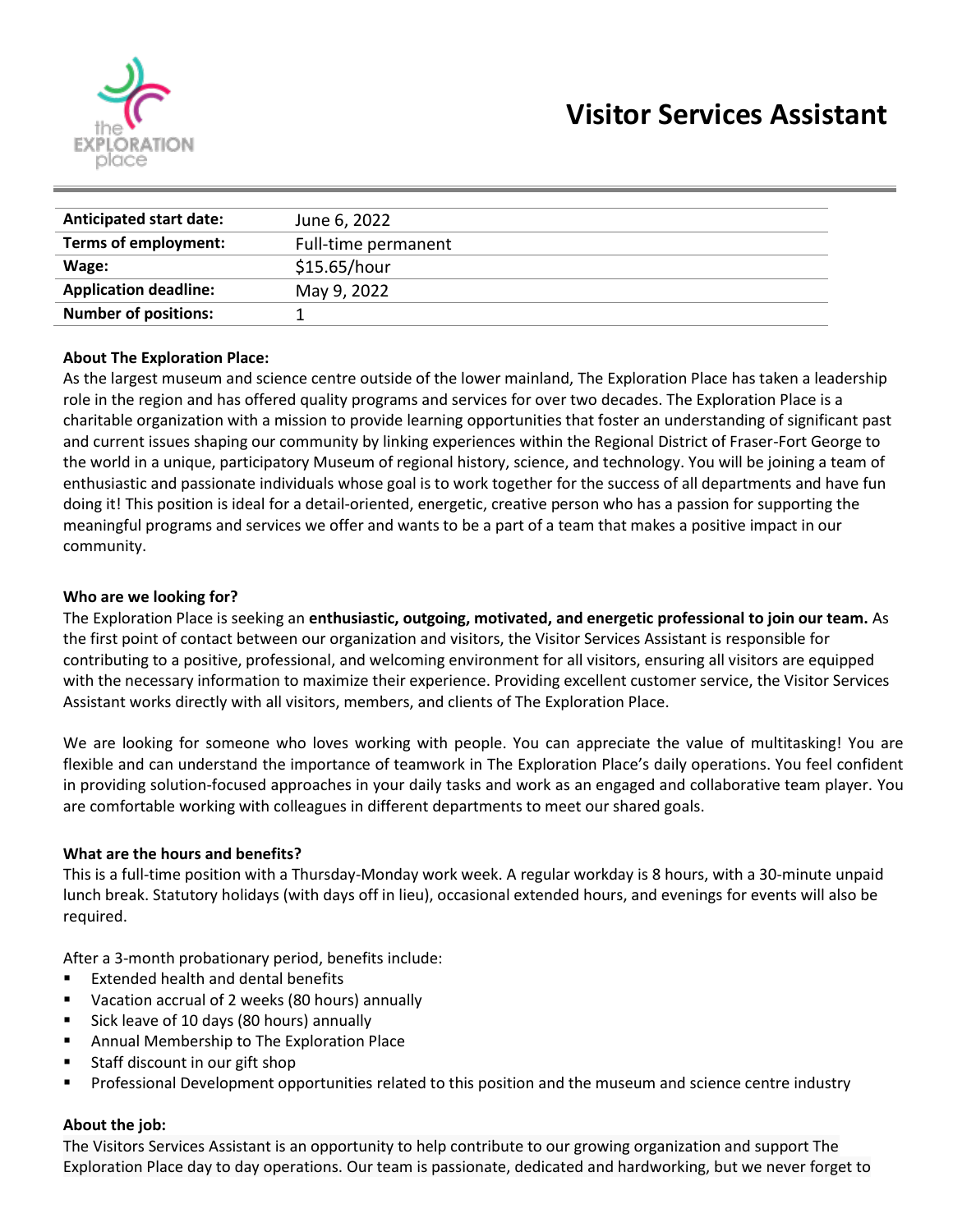have fun. As you operate our front desk and admissions, you will interact with great people at work and in the community.

Must present a friendly demeanour while interacting with visitors of all ages, cultures, and backgrounds. Must embrace and model outstanding customer service to all and be willing to provide solutions to whatever comes your way.

## **The successful applicant will be responsible for the following:**

- Greet all visitors as they come through our front doors
- Strive to stay up to date with information regarding current activities, priorities, and events occurring in the facility and Lheidli T'enneh Memorial Park
- Respond to visitor inquiries
- **•** Promote, sell, and renew museum memberships which includes monitoring and maintaining the membership database
- Maintain cleanliness of the admissions area
- Processes admissions, membership fees, and various payments through a Point of Sale system; cash, debit, cheques and credit cards; conduct and balance a beginning and end of shift cash count
- Participate in staff meetings as required
- Assist with special events
- Representing the museum with the utmost integrity, exemplifying the core values and mission of our organization
- Other duties as assigned

## **Knowledge, skills, and abilities we are looking for:**

- Canadian Citizenship or permanent resident status
- Willing to submit to a criminal record check
- Possess a minimum of Grade 12 Graduation Diploma, Dogwood, or equivalent
- Must be willing to present a BC Vaccine Card showing full COVID-19 vaccination and abide by all COVID-19 regulations. If, over time, Health Canada updates its definition of "fully vaccinated" (such as requiring "booster" vaccine doses), employees will be expected to comply to maintain fully vaccinated status
- **•** Prior experience in a customer service role
- Accurately and swiftly handle sales transactions
- Friendly, professional, responsible, and adaptable
- Be efficient, highly organized and pay attention to detail
- Friendly, outgoing personality; excited to meet, engage, and assist visitors
- Ability to work independently and as part of a team
- **•** The ability to work with diverse groups of people, including children
- Confident in addressing concerns from visitors and able to communicate verbally in a kind, professional manner
- Ability to handle stressful situations while working in a fast-paced, customer-orientated facility, in cooperation with other staff and departments
- **■** Must possess strong interpersonal skills to deal tactfully and effectively with visitors
- **EXECT Ability to work closely and communicate respectfully with The Exploration Place team at large**
- Proficient in Office 365
- Excellent written and verbal communication skills
- **Effective conflict management and decision-making**
- Professional attitude
- Strong ability to manage time effectively and to think logically and methodically
- Must be comfortable with communication and collaboration tools such as Zoom and SLACK
- Must show flexibility when asked to perform other tasks as needed
- Must be dependable and committed to carrying out your responsibilities to the best of your ability
- Ability to work evenings, holidays, and weekends as scheduled

# **The following will be considered an asset for this position:**

- Experience in retail customer service and/or retail
- Experience working in the customer service/hospitality industry, providing high-quality customer service
- Cash handling experience